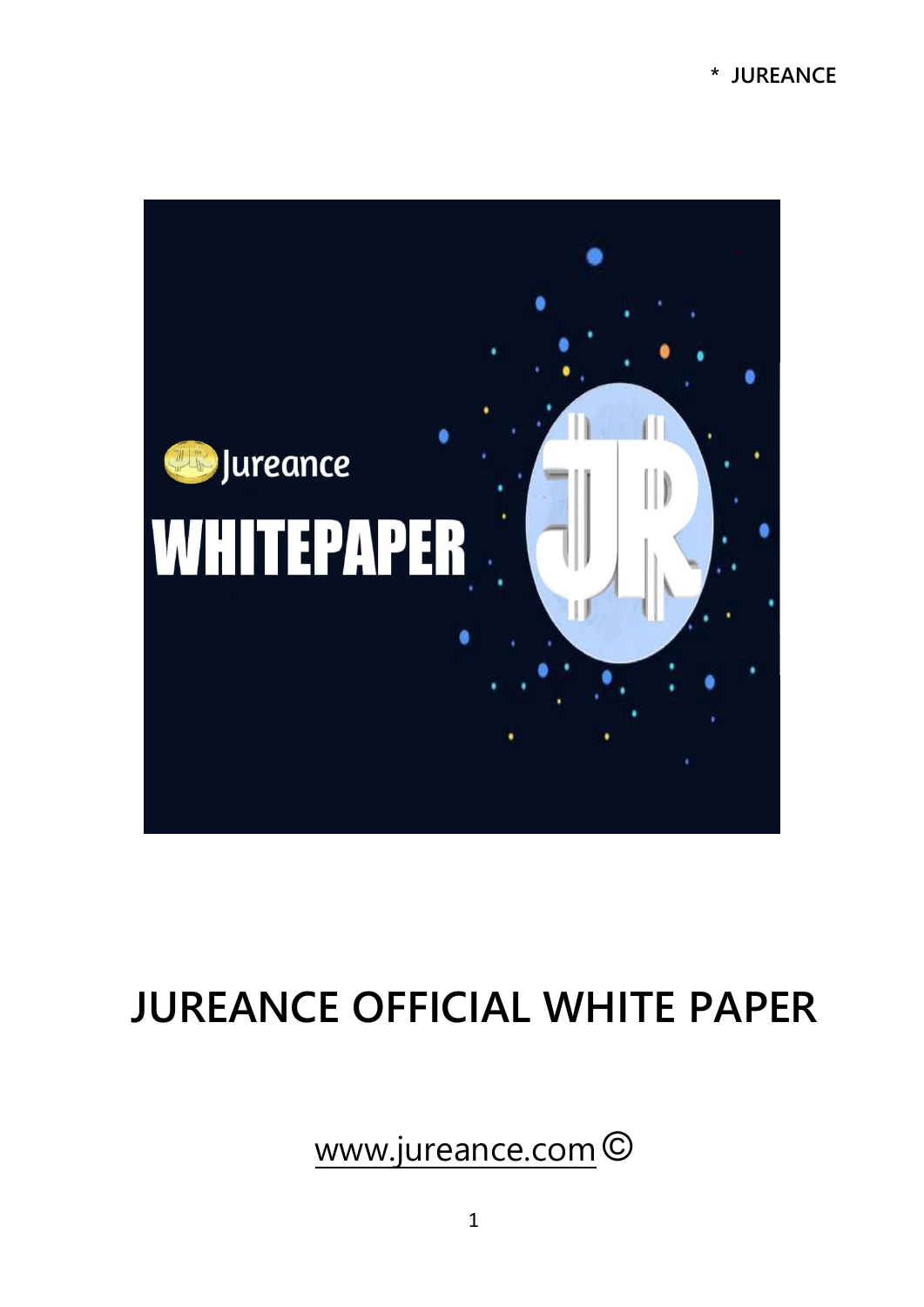# **TABLE OF CONTENTS**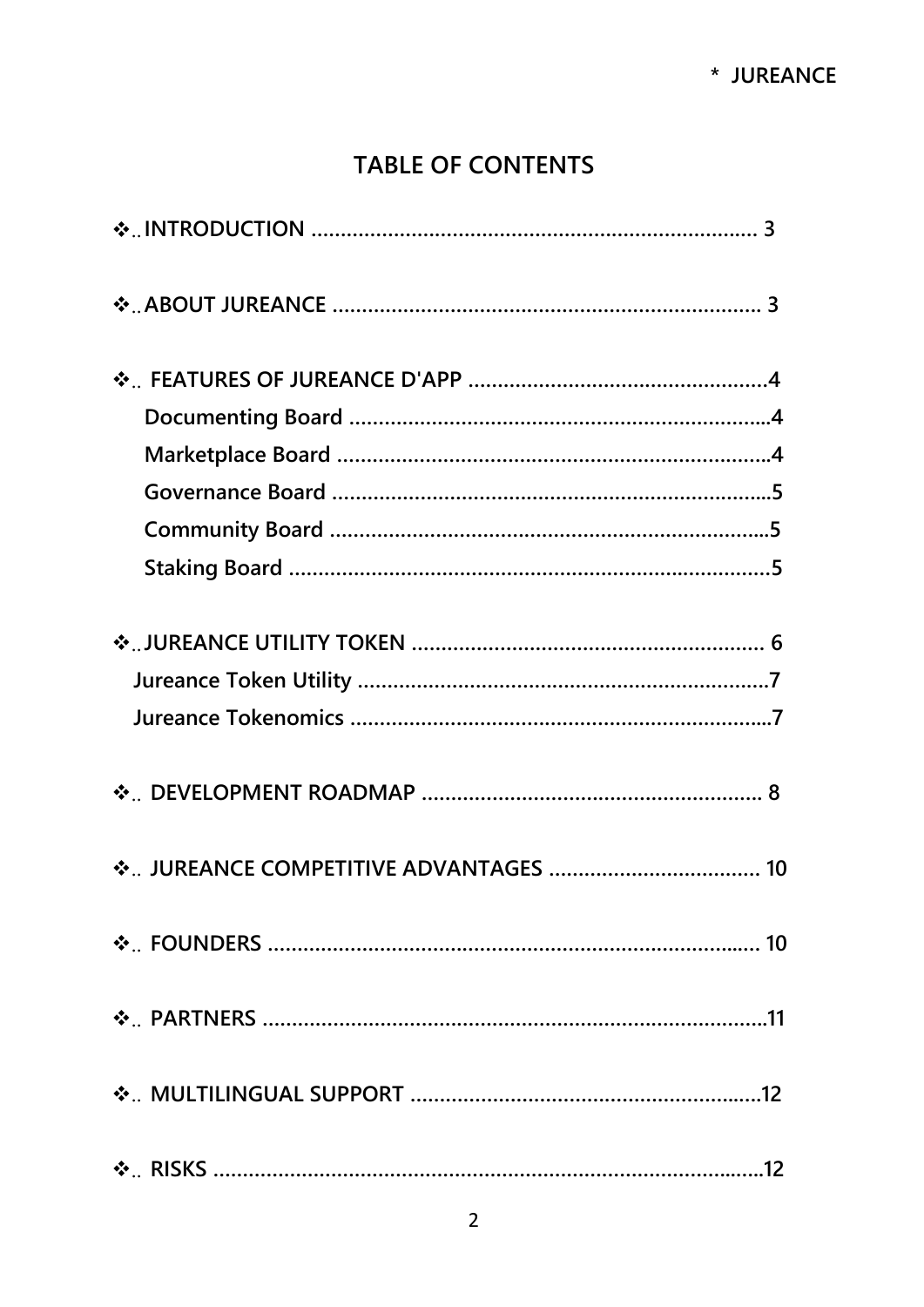### **INTRODUCTION**

Jureance is a non-custodial storage and trading protocol built on Binance Smart Chain. The protocol enables network participants to effortlessly store and trade their documents and digital assets by modifying them into Extensible Non-Fungible Cryptographic Tokens called "INDENTURES",

#### **ABOUT JUREANCE**

Non-Fungible Tokens (NFTs) has grown substantially in the last few years. As most of the NFT's activities are centred on artworks and gaming features, no attention is being given to the storage of documents and digital assets (which is also a very important innovation of NFT) .

Jureance aims to alleviate this problems by providing a storage and trading protocol for documents and digital assets on a highly scalable and decentralized platform. With focus on approachability, ease of use and low fees.

Jureance will democratize access to WEB3 and its products by providing a Permissionless Decentralized Application (DApp) where network participants can:

1) Store documents and digital assets on multiple Blockchains by modifying them into Extensible Non-Fungible Cryptographic Tokens called "INDENTURES"

3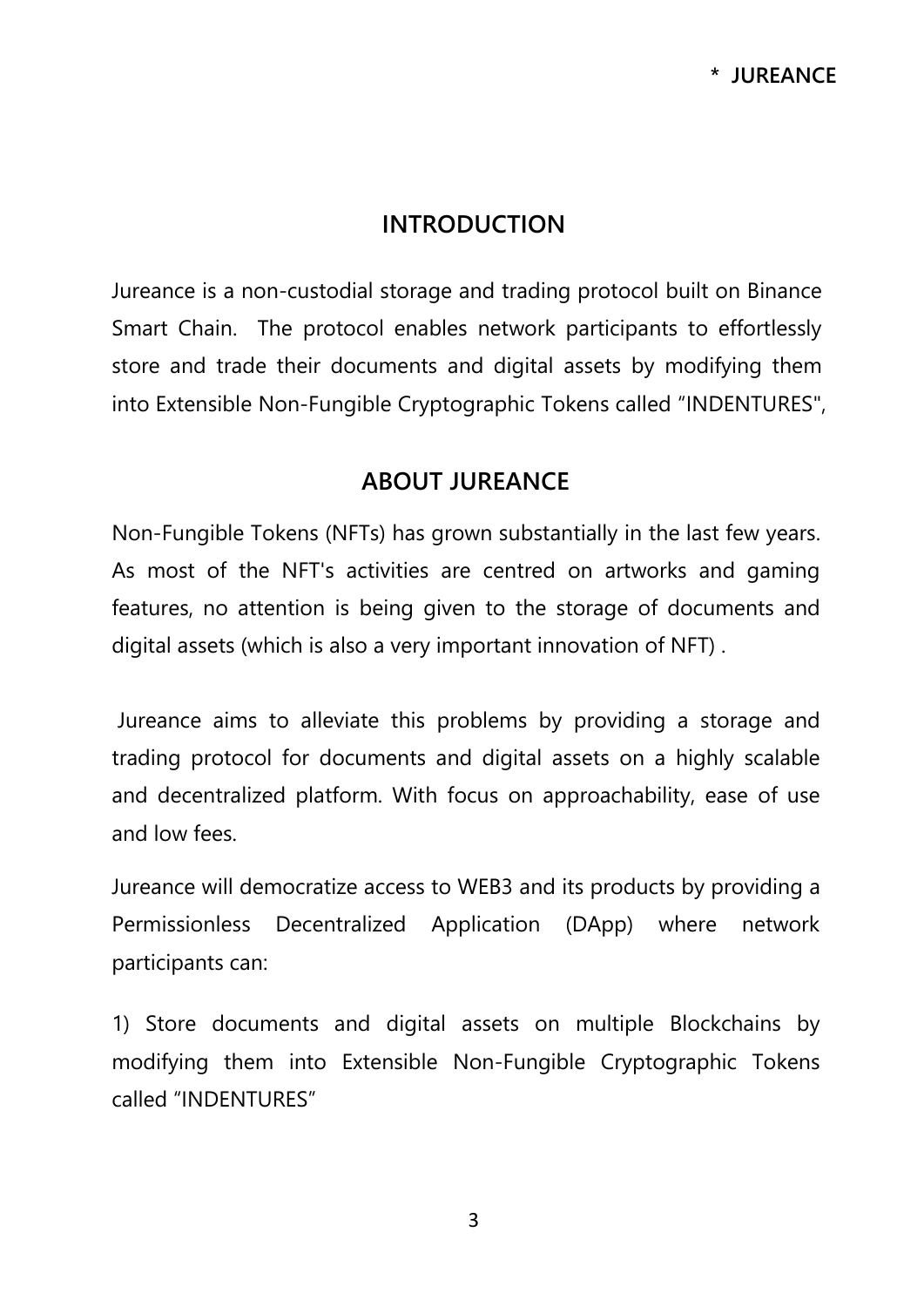2) Trade indentures with ease and low fees on the decentralized application

3) Message other network participants across the decentralized application

4) Bring forth, and then vote on, proposals that would affect key parameters such as security and development of the protocol.

5) Stake their tokens to contribute to security and efficiency of the protocol and they will be rewarded with an Annual Percentage Yield (APY) of 20%

# **FEATURES OF JUREANCE DECENTRALIZED APPLICATION**

- Documenting Board
- Marketplace Board
- Governance Board
- Community Board
- Staking Board

# **Documenting Board**

This feature will enable network participants to store their documents and digital assets on multiple blockchains by modifying them into Extensible Non-Fungible Cryptographic Tokens (INDENTURES).

# **Marketplace Board**

The marketplace feature will enable Jureance Network Participants to trade indentures effortlessly using Jureance Native Utility Token (JURE).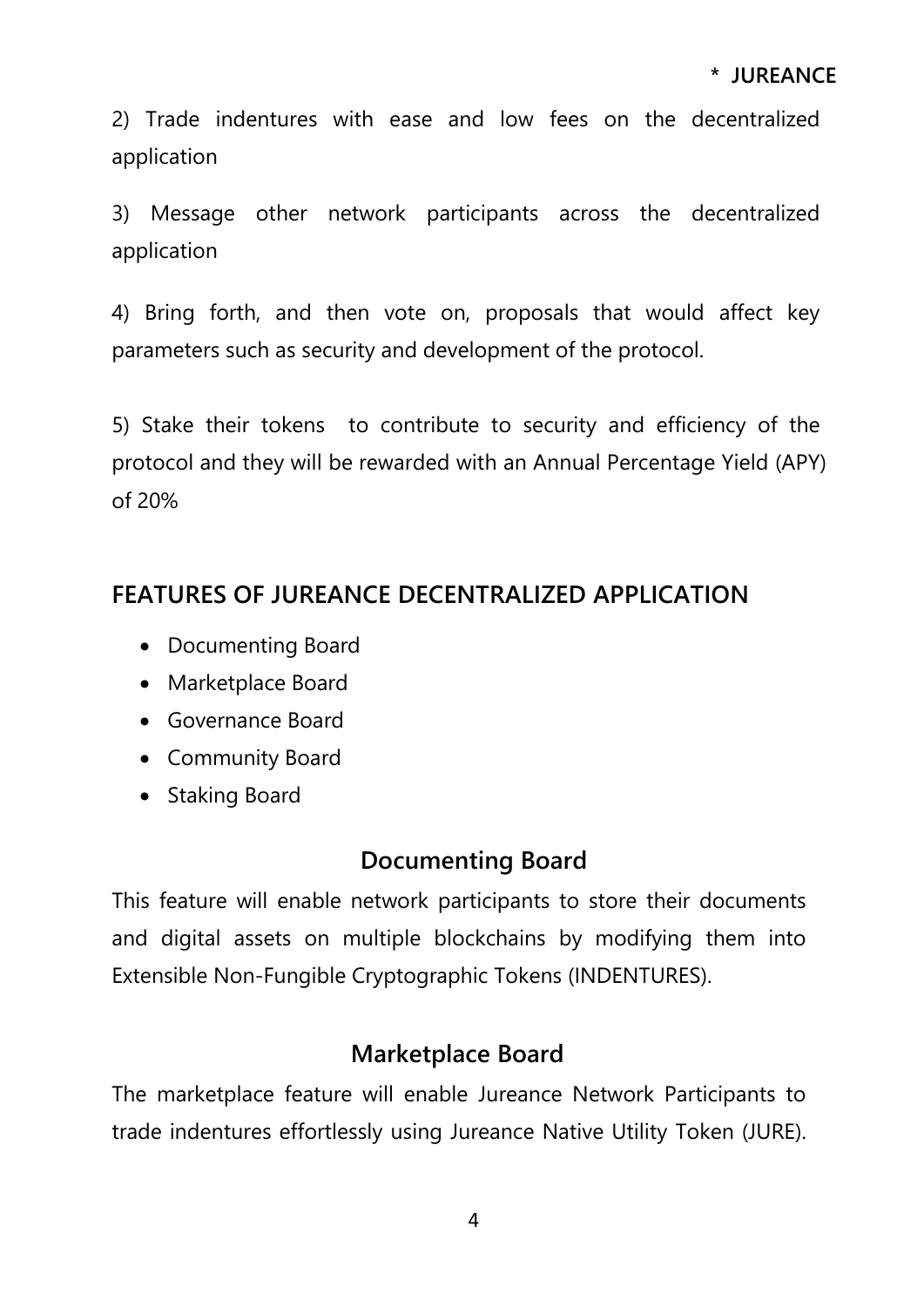The Jureance marketplace layout will focus on decentralization, approachability, ease of use and low fees.

#### **Governance Board**

Jureance protocol will be centered on decentralization and will be governed by a Decentralized Autonomous Organization (DAO) containing Jureance Token holders. Hence, Jureance decentralized application will have a Governance Board where network participants can bring forth, then vote on parameters that would steer the direction of the protocol.

# **Key Parameters That Could Be Voted On By Jureance Token Holders Include :**

- $\checkmark$  Improvement to the protocol such as changes to governance processes and smart contracts
- $\checkmark$  Revenue Model of Jureance protocol
- $\checkmark$  Rating of indentures for sale that meet the requirements of the protocol

# **Community Board**

This feature provides democratized access to other network participants across Jureance Protocol by providing a permissionless messaging feature on the Decentralized application.

# **Staking Board**

This feature will enable "ALL" Jureance Token Holders to stake their tokens and get rewarded with an Annual Percentage Yield (APY) of 20%. Anti-whale measures will be implemented to ensure a fair distribution of the rewards. This means you will not be able to stake more than 70,000 tokens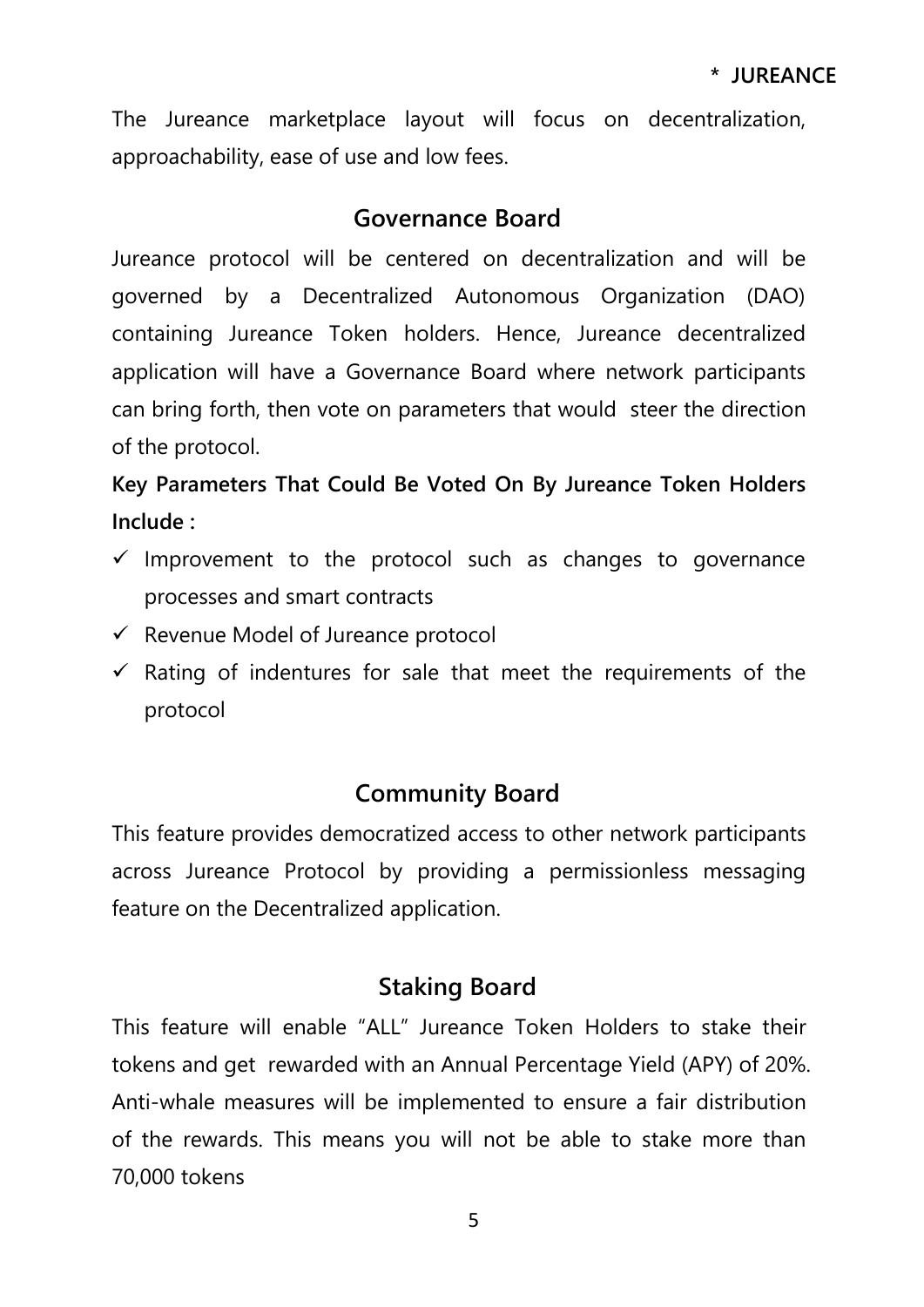#### **\* JUREANCE**



#### **VISION OF JUREANCE DECENTRALIZED APPILICATION**

# **JUREANCE UTILITY TOKEN**

The JUREANCE token (JURE) is a native asset on Binance Smart Chain (BSC). JURE will be used as remittance among network participants on Jureance and it will also oversee the entire ecosystem including future iterations of the protocol.

The protocol would fully be a Decentralized Autonomous Organization (DAO). As part of the DAO, holders of JURE will be able to initiate proposals and vote on issues that would enhance the improvement of the protocol. Jureance Token Holders will also be able to stake their tokens on the staking board to contribute to the security and efficiency of the protocol and they will be rewarded with an Annual Percentage Yield (APY) of 20%. A total supply of 100,000,000 JURE would be distributed accordingly, as the aim of the token distribution is to ensure healthy engagement of the protocol.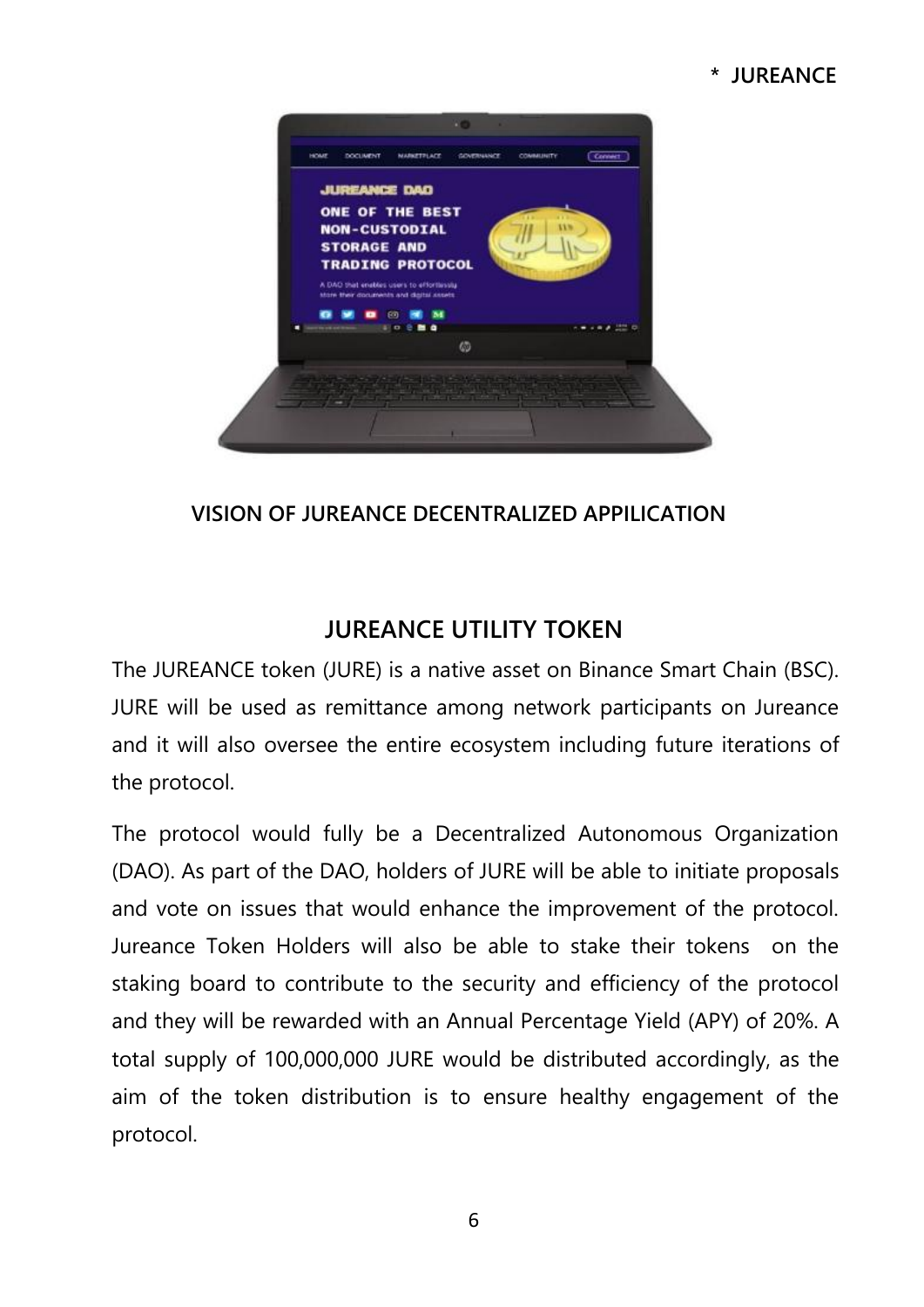# **JUREANCE TOKEN** Jureance Token is used for governance of the protocol, method of remittance and provides access to all of our features 20% **100M BSC** Total supply **AP Network**

**TOKEN AND FEES** 

Stake our native Use token to initiate token to receive proposals and vote on improve the protocol, 1% development, 1%<br>rewards parameters that would there's a 4% fee when marketing,1% team,1% improve the protocol. buying an indenture.

To continually and the state

Fee Breakdown: ecosystem

| Feature                              | Price | Num of tokens | Percentage | Vesting schedule                                          |
|--------------------------------------|-------|---------------|------------|-----------------------------------------------------------|
| Seedsale                             | 0.03  | 2,000,000     | 2%         | 10% unlocked at TGE Then linear vesting<br>over 10 months |
| Public sale                          | 0.09  | 5,000,000     | 5%         | 20% unlocked at TGE Then linear vesting<br>over 4 months  |
| Liquidity                            |       | 5,000,000     | 5%         |                                                           |
| Marketing                            |       | 10,000,000    | 10%        | linear vesting over 24 months                             |
| Team                                 |       | 10.000.000    | 10%        | 24 months Cliff. Then linear vesting<br>over 24 months    |
| Development                          |       | 10,000,000    | 10%        | linear vesting over 36 months                             |
| Treasury &<br>reserves               |       | 17,000,000    | 17%        | 5 months Cliff. Then linear vesting<br>over 30 months     |
| <b>Advisors</b>                      |       | 5,000,000     | 5%         | 2 months Cliff. Then linear vesting<br>over 20 months     |
| Staking & rewards<br>& Lp incentives |       | 34,000,000    | 34%        | 1 month Cliff. Then linear vesting<br>over 60 months      |
| Airdrop                              |       | 1,000,000     | 1%         | linear vesting over 5 months                              |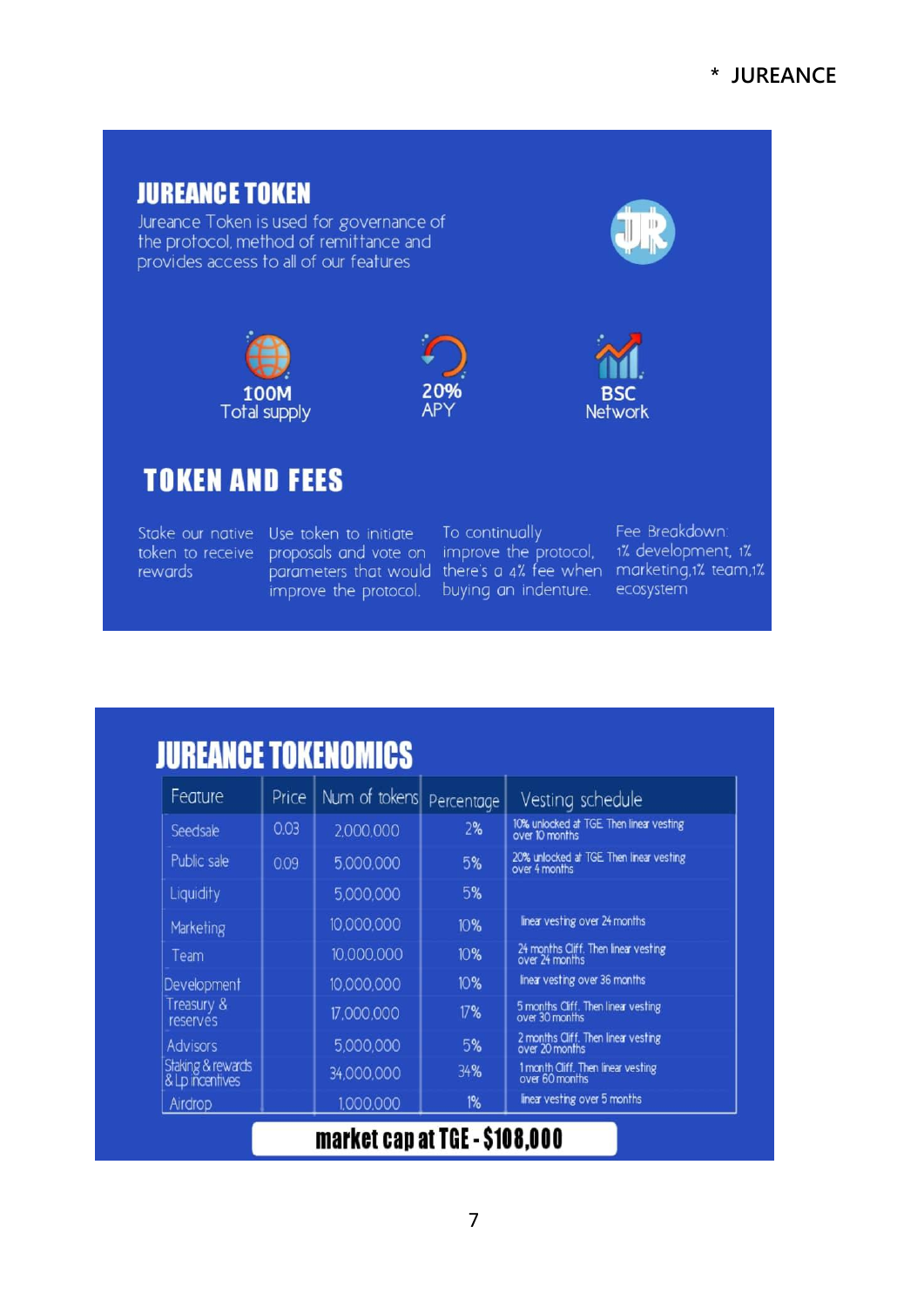### **DEVELOPMENT ROADMAP**

#### 012022

- . Formation of team
- . Launch of Jureance Initial Website
- . Establishment of social media presence
- . Release of white paper and pitch deck
- . Community building
- . Seedsale

. Airdrop

- . Minting of Testnet Tokens
- . Internal security audit

. MVP: Infro

. Minting of mainnet tokens

. External security audit

. Public Sale: Jureance Token Launch

- . Listing on exchanges commence
- . MVP : Alpha Version Release

#### 022022

. Integration with Tatspace to extend cross-chain functionality and facilitate the growth of both projects . Gathering feedback, fixing bugs and fine

tuning of the protocol

. More External Security Audits

. Beta Version Release: Users start making

use of Jureance Decentralized Application

. Support for BSC Network

. Addition of staking board on Jureance D'App

. Support for more EVM based contracts

. More CEXs and DEXs listing

. Community Expansion: Contests. community events and quizs

#### 032022

. Extension of supported protocols and contracts

Support for non-EVM based networks

. Open repository for developers<br>. Exploration of alternate revenue streams for the protocol

. Launch of Jureance acceleration program

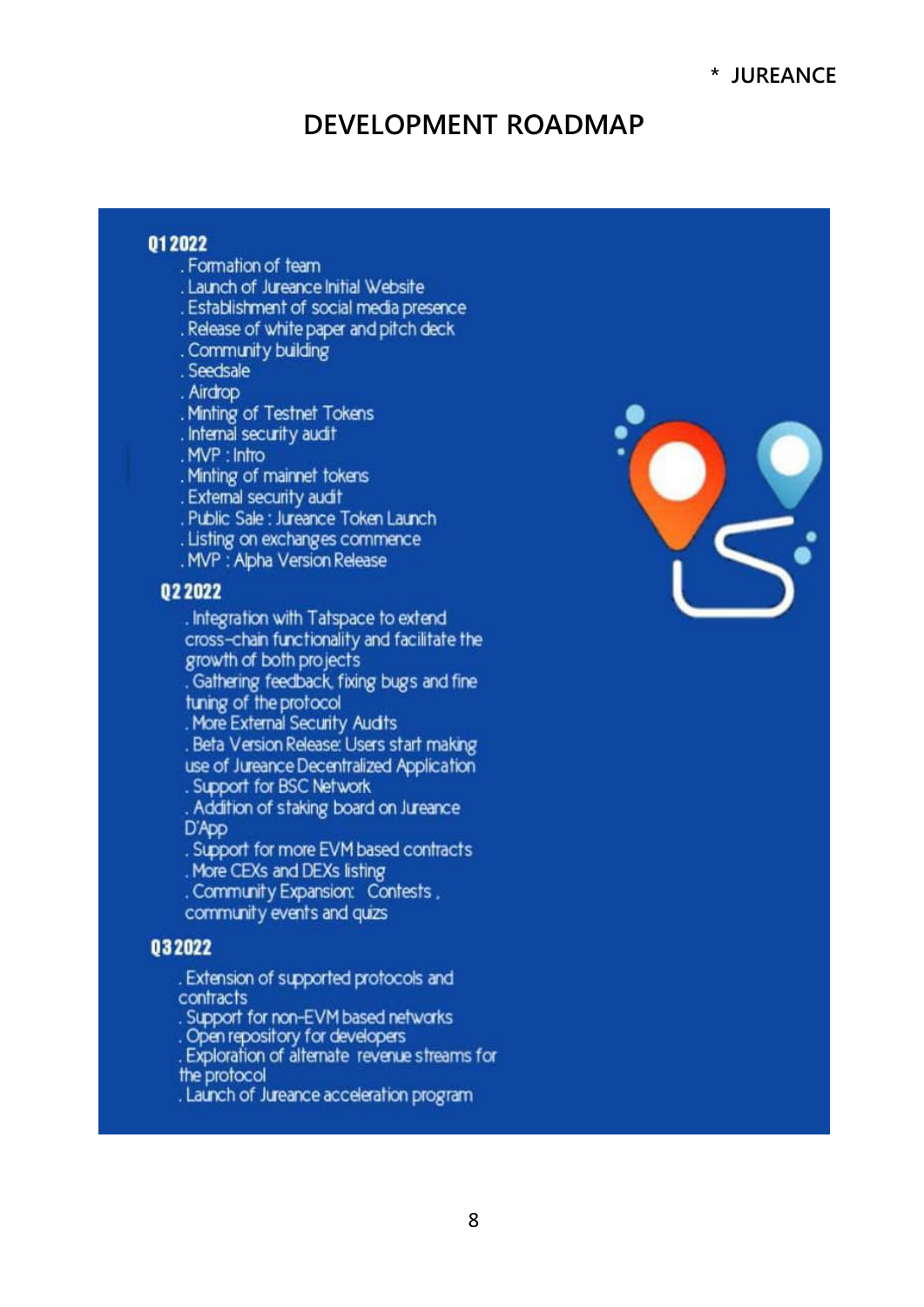|                                   | Jureance  | competitors |
|-----------------------------------|-----------|-------------|
| <b>WEB3.0 Integration</b>         | V         | Ñ           |
| <b>DAO Governance</b>             | Ø         | Ω           |
| User - Incentives                 | V         | Ω           |
| <b>Multilingual Support</b>       |           | a           |
| Multi Chain Support               | 7         | Ø           |
| <b>Staking Board</b>              | 0         | Ø           |
| Inartistic support                | $\sqrt{}$ | Ω           |
| non-EVM based<br>contract support |           | я           |

#### **JUREANCE COMPETITIVE ADVANTAGE**

# **FOUNDERS**



security professional. He has worked with few crypto projects and is now educating coders more on Bash, C+ , python and JavaScript

Anthony is a true code enthusiast and cyber

**ANTHONY NNANNA**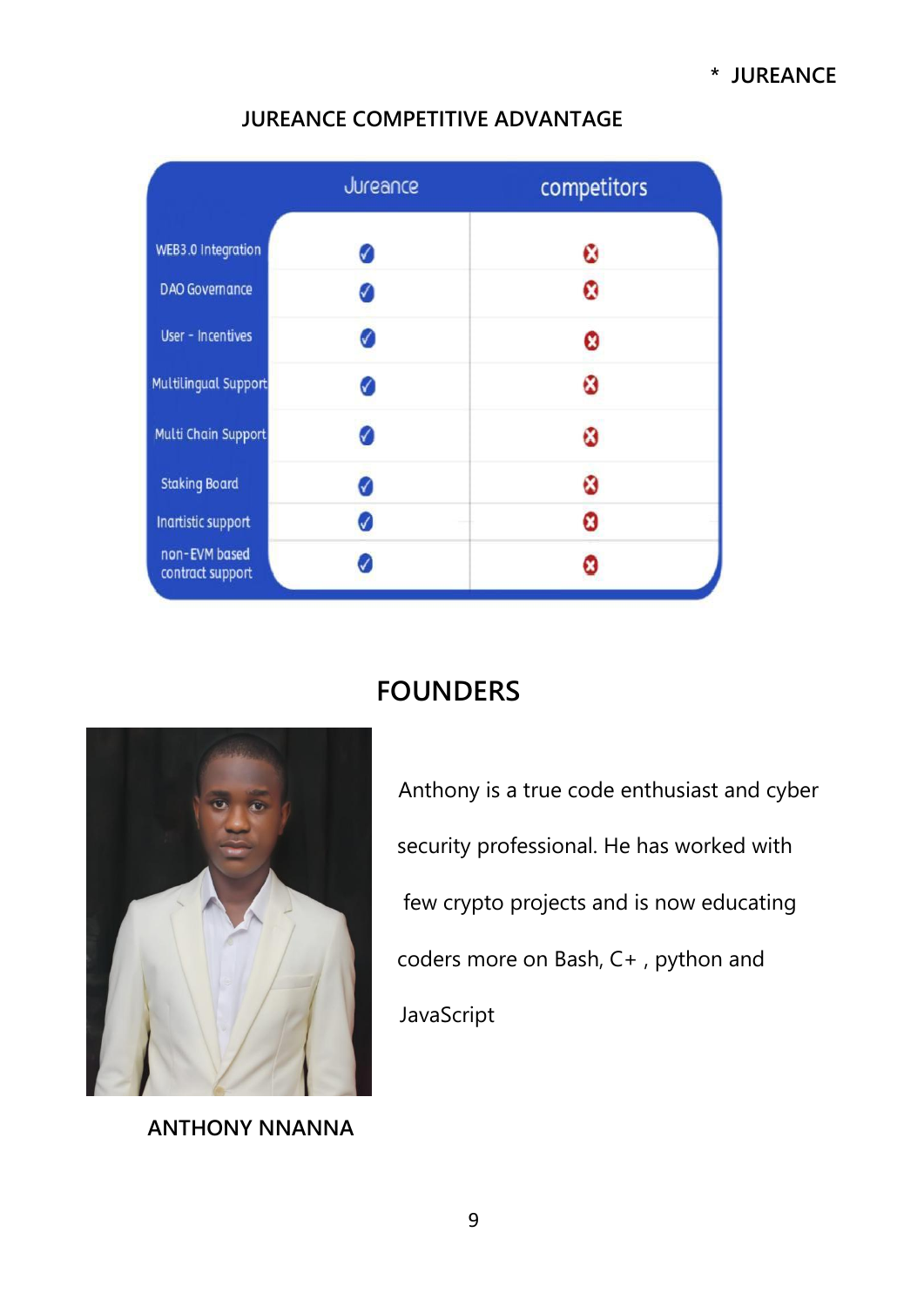

**CHINEDUM OKONKWO**

Chinedum is a long-term experienced crypto trader. He founded a big African Crypto Hub and he has also helped scale multiple crypto projects and communities with business development and marketing

# **PARTNERS**